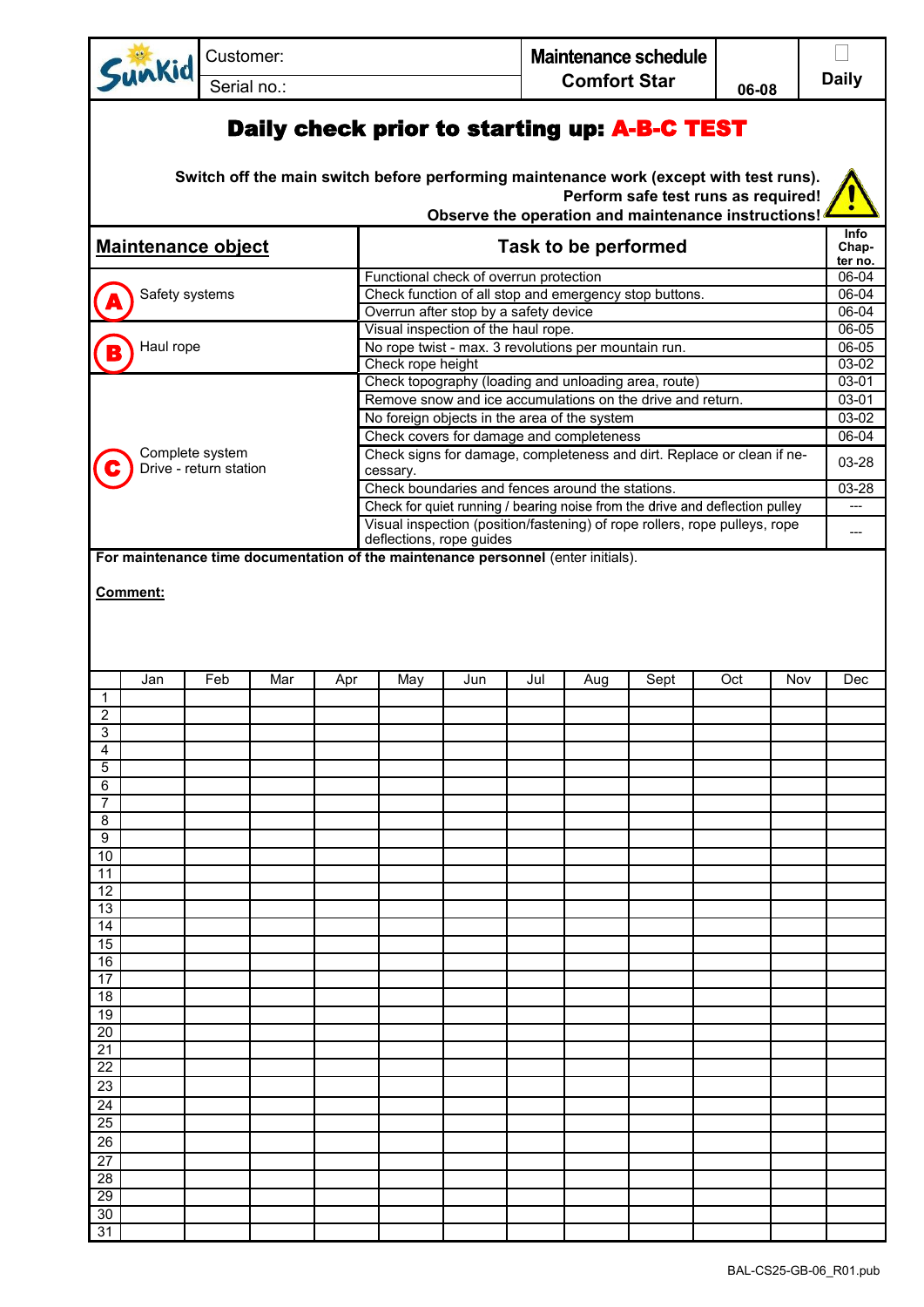| Sunkid                                                                                                                                                                              | Customer:   |                                                                                                                        | <b>Maintenance</b>              |       |                |  |  |  |  |
|-------------------------------------------------------------------------------------------------------------------------------------------------------------------------------------|-------------|------------------------------------------------------------------------------------------------------------------------|---------------------------------|-------|----------------|--|--|--|--|
|                                                                                                                                                                                     | Serial no.: |                                                                                                                        | schedule<br><b>Comfort Star</b> | 06-09 | weekly         |  |  |  |  |
| Switch off the main switch before performing maintenance work (except with test runs).<br>Perform safe test runs as required!<br>Observe the operation and maintenance instructions |             |                                                                                                                        |                                 |       |                |  |  |  |  |
| <b>Maintenance object</b>                                                                                                                                                           |             | Task to be performed                                                                                                   |                                 |       |                |  |  |  |  |
| <b>Allgemein</b>                                                                                                                                                                    |             | Perform daily maintenance work!                                                                                        |                                 |       |                |  |  |  |  |
| Haul rope                                                                                                                                                                           |             | Check the haul rope for damage                                                                                         |                                 |       |                |  |  |  |  |
|                                                                                                                                                                                     |             | Check for quiet running.                                                                                               |                                 |       | 06-05          |  |  |  |  |
| Complete System                                                                                                                                                                     |             | Check for loose screws<br>Check for quiet running, traces of wear and friction points                                  |                                 |       | 06-02<br>06-05 |  |  |  |  |
|                                                                                                                                                                                     |             | Particularly thorough clearing of snow and ice                                                                         |                                 |       | 06-04          |  |  |  |  |
|                                                                                                                                                                                     |             | Check tensioning device                                                                                                |                                 |       | $06 - 06$      |  |  |  |  |
| Drive station - Return station                                                                                                                                                      |             | Check position of the ice scraper<br>For maintenance time documentation of the maintenance personnel (enter initials). |                                 |       | 06-05          |  |  |  |  |
| Comment:                                                                                                                                                                            |             |                                                                                                                        |                                 |       |                |  |  |  |  |
| Calendar week                                                                                                                                                                       |             |                                                                                                                        |                                 |       |                |  |  |  |  |
| 1                                                                                                                                                                                   |             | 28<br>29                                                                                                               |                                 |       |                |  |  |  |  |
| 2<br>3                                                                                                                                                                              |             | 30                                                                                                                     |                                 |       |                |  |  |  |  |
| $\overline{4}$                                                                                                                                                                      |             | 31                                                                                                                     |                                 |       |                |  |  |  |  |
| 5                                                                                                                                                                                   |             | 32                                                                                                                     |                                 |       |                |  |  |  |  |
| 6                                                                                                                                                                                   |             | 33                                                                                                                     |                                 |       |                |  |  |  |  |
| $\overline{7}$<br>8                                                                                                                                                                 |             | 34<br>35                                                                                                               |                                 |       |                |  |  |  |  |
| 9                                                                                                                                                                                   |             | 36                                                                                                                     |                                 |       |                |  |  |  |  |
| 10                                                                                                                                                                                  |             | 37                                                                                                                     |                                 |       |                |  |  |  |  |
| 11                                                                                                                                                                                  |             | 38                                                                                                                     |                                 |       |                |  |  |  |  |
| 12                                                                                                                                                                                  |             | 39                                                                                                                     |                                 |       |                |  |  |  |  |
| 13<br>14                                                                                                                                                                            |             | 40<br>41                                                                                                               |                                 |       |                |  |  |  |  |
| 15                                                                                                                                                                                  |             | 42                                                                                                                     |                                 |       |                |  |  |  |  |
| 16                                                                                                                                                                                  |             | 43                                                                                                                     |                                 |       |                |  |  |  |  |
| 17                                                                                                                                                                                  |             | 44                                                                                                                     |                                 |       |                |  |  |  |  |
| 18                                                                                                                                                                                  |             | 45                                                                                                                     |                                 |       |                |  |  |  |  |
| 19                                                                                                                                                                                  |             | 46                                                                                                                     |                                 |       |                |  |  |  |  |
| 20                                                                                                                                                                                  |             | 47                                                                                                                     |                                 |       |                |  |  |  |  |
| 21<br>22                                                                                                                                                                            |             | 48                                                                                                                     |                                 |       |                |  |  |  |  |
| 23                                                                                                                                                                                  |             | 49                                                                                                                     |                                 |       |                |  |  |  |  |
| 24                                                                                                                                                                                  |             | 50<br>51                                                                                                               |                                 |       |                |  |  |  |  |
| 25                                                                                                                                                                                  |             | 52                                                                                                                     |                                 |       |                |  |  |  |  |
| $\overline{26}$                                                                                                                                                                     |             | $\overline{53}$                                                                                                        |                                 |       |                |  |  |  |  |
| 27                                                                                                                                                                                  |             |                                                                                                                        |                                 |       |                |  |  |  |  |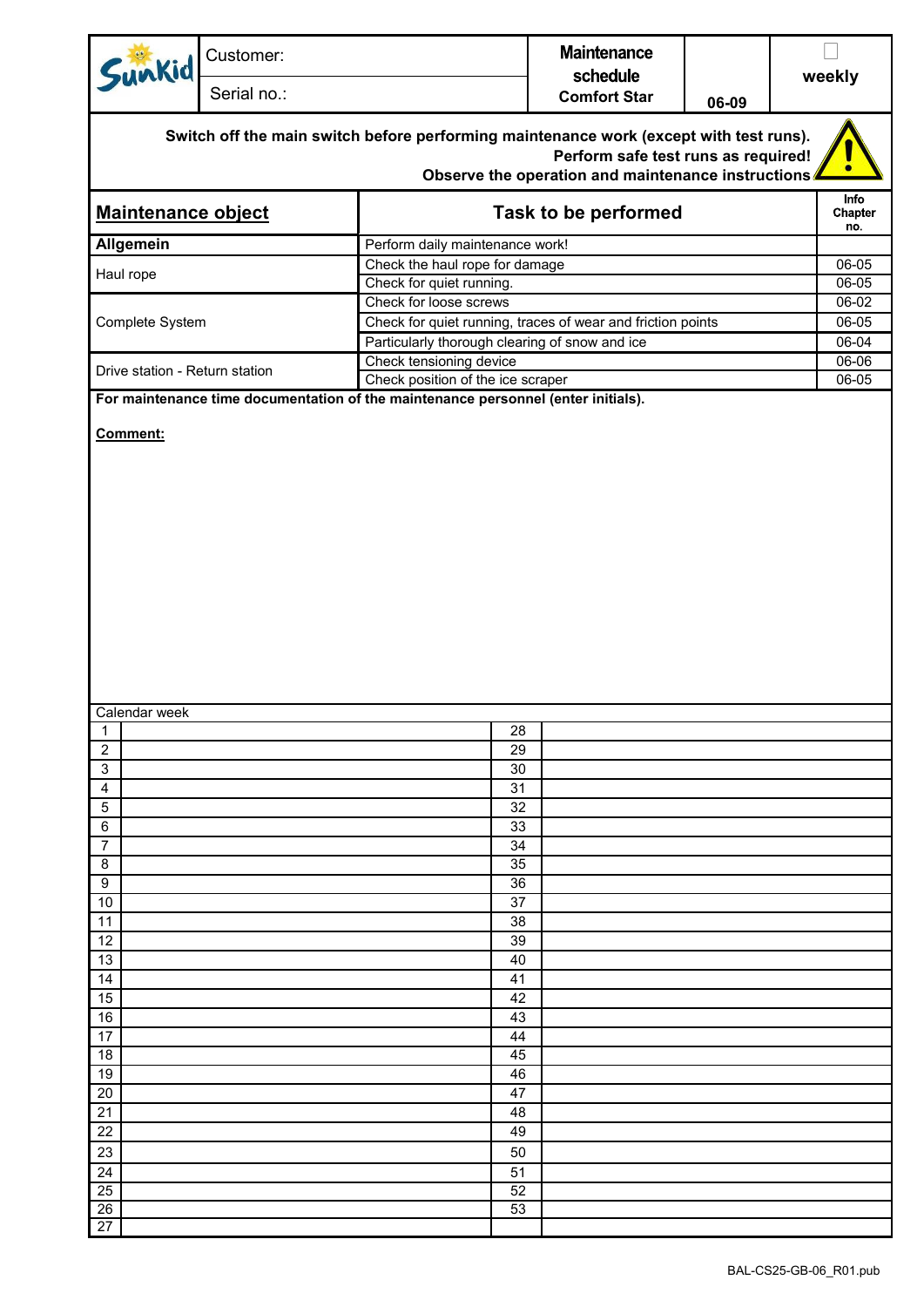| Sunkid                    | Customer    |                                                                                                                                                                                      | <b>Maintenance</b><br>schedule                                     |  |       |  |  |
|---------------------------|-------------|--------------------------------------------------------------------------------------------------------------------------------------------------------------------------------------|--------------------------------------------------------------------|--|-------|--|--|
|                           | Serial-No.: | 06-10                                                                                                                                                                                | <b>Monthly</b>                                                     |  |       |  |  |
|                           |             | Switch off the main switch before performing maintenance work (except with test runs).<br>Perform safe test runs as required!<br>Observe the operation and maintenance instructions! |                                                                    |  |       |  |  |
| <b>Maintenance object</b> |             | <b>Task to be performed</b>                                                                                                                                                          |                                                                    |  |       |  |  |
| General                   |             | Perform daily and weekly maintenance work!                                                                                                                                           |                                                                    |  |       |  |  |
|                           |             | <b>lubricants</b>                                                                                                                                                                    | Check the pulley rubber for wear – rubber surface must be clear of |  | 06-05 |  |  |
|                           |             | Check gears for oil leakage                                                                                                                                                          |                                                                    |  |       |  |  |
| Drive - return station    |             | Gear unit - maintenance in accordance with manufacturer's instructions<br>- replace gearbox oil after the first 500 operating hours. Then mainte-<br>nance per P.06-06.              |                                                                    |  |       |  |  |
|                           |             | Grease bearing unit of the drive unit and return hub (grease nipple on<br>hub).                                                                                                      |                                                                    |  |       |  |  |
|                           |             | Check belt drive (transmission).                                                                                                                                                     |                                                                    |  |       |  |  |
|                           |             | Check rope rollers for wear and freedom of movement*<br>(no flat / worn areas).                                                                                                      |                                                                    |  |       |  |  |
| Height adjustment         |             |                                                                                                                                                                                      | Check the height adjustment and lubricate with grease              |  | 06-07 |  |  |
|                           |             | For maintenance time documentation of the maintenance personnel (enter initials).                                                                                                    |                                                                    |  |       |  |  |

|       | Jan | Feb | Mar | Apr | May | Jun | Jul | Aug | Sept | Oct | Nov | Dec |
|-------|-----|-----|-----|-----|-----|-----|-----|-----|------|-----|-----|-----|
| Date: |     |     |     |     |     |     |     |     |      |     |     |     |
| Name: |     |     |     |     |     |     |     |     |      |     |     |     |

**Comment:**